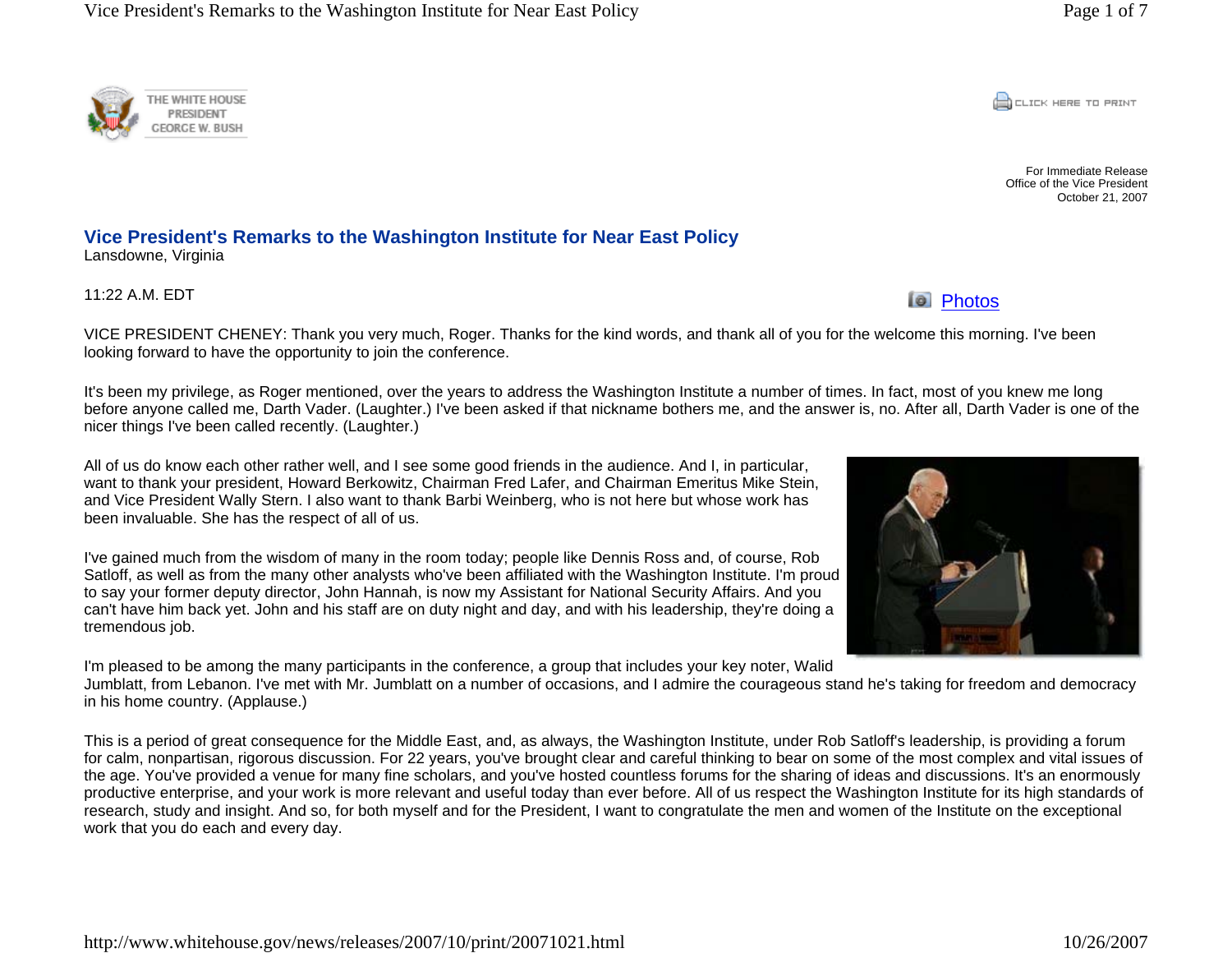You're focused on many of the same matters that make up a good deal of our time in the White House, starting with the intelligence briefing that I have with the President every morning. In nearly every category of national interest, what happens in the Middle East is of direct concern to the people of the United States. The region is home to important allies, valued friends and trading partners. Its resources and commercial routes are at the very heart of the global economy. Its history and its holy sites have deep meaning to hundreds of millions of people in many, many countries. And, of course, across the broader Middle East -- from the Sinai Peninsula to the Arabian Sea, to the Iraqi desert, to the mountains of Afghanistan -- many thousands of our fellow Americans are on military deployments.

As a nation of influence and ideals, the United States has been engaged in the Middle East for generations. Our goal is peace among its many nations, and a lasting stability that benefits all the world. And the stability we seek is not the kind that simply keeps a lid on things. Real stability, long-term stability, depends on giving men and women the freedom to conduct their own affairs and to choose their own leaders. This, we believe, offers the only real chance of resolving the underlying problems of the region, and of lifting the hopes of all who live there. As President Bush has said, so long as the Middle East "remains a place where freedom does not flourish, it will remain a place of stagnation, resentment and violence ready for export."

The ideological struggle that's playing out in the Middle East today -- the struggle against radical extremists -- is going to concern America certainly for the remainder of our administration, and well into the future. On September 11th, 2001, we suffered a heavy blow, right here at home, at the hands of extremists who plotted the attacks from an outpost thousands of miles from our shores. Since that terrible morning, Americans have properly called this a war. For their part, the terrorists agree. The difference is they began calling it a war a good many years prior to 9/11. And they've been waging that war with clear objectives, aggressive tactics, and a strategy they want to carry out at any cost.

They've stated their objectives. The terrorists want to end all American and Western influence in the Middle East. Their goal in that region is to seize control of a country so they have a base from which they can launch attacks and wage war against governments that do not meet their demands. Ultimately they seek to establish a totalitarian empire through the Middle East, and outward from there. They want to arm themselves with chemical, biological or nuclear weapons; they want to destroy Israel; they intimidate all Western countries; and to cause mass death here in the United States.

The tactics, of course, are familiar to all the world: suicide attacks, car bombs, beheadings, messages of violence and hatred on the Internet, and the hijackings of 9/11. And the strategy is clear, as well: Through acts of stealth and murder and spectacular violence, they intend to frighten us and to break our will; to hit us again and again until we run away. It's not easy for a civilized society to comprehend evil like that of Osama bin Laden or Zawahiri. It shocks us to hear such men exhorting other people's sons to "join a caravan" of so-called martyrs, proclaiming that heaven favors the merciless and murder is the path to paradise.

They've chosen this method because they believe it works, and they believe the history of the late 20th century proves the point. During the 1980s and '90s, as terror networks began to wage attacks against Americans, we usually responded, if at all, with subpoenas, indictments, and the occasional cruise missile. As time passed, the terrorists believed they'd exposed a certain weakness and lack of confidence in the West, particularly in America.

Dr. Bernard Lewis explained the terrorists' reasoning this way: "During the Cold War," Dr. Lewis wrote, "two things came to be known and generally recognized in the Middle East concerning the two rival superpowers. If you did anything to annoy the Russians, punishment would be swift and dire. If you said or did anything against the Americans, not only would there be no punishment; there might even be some possibility of reward, as the usual anxious procession of diplomats and politicians, journalists and scholars and miscellaneous others came with their usual pleading inquiries: 'What have we done to offend you? What can we do to put it right?'" End quote.

Not surprisingly, the terrorists became more ambitious in their strikes against American interests, choosing ever bigger targets, racking up a higher body count. In Beirut in 1983, terrorists killed 241 of our servicemen. Thereafter, the U.S. withdrew from Beirut. In Mogadishu in 1993, terrorists killed 19 Americans, and thereafter, the U.S. withdrew its forces from Somalia. This emboldened them still further, confirming their belief that they could strike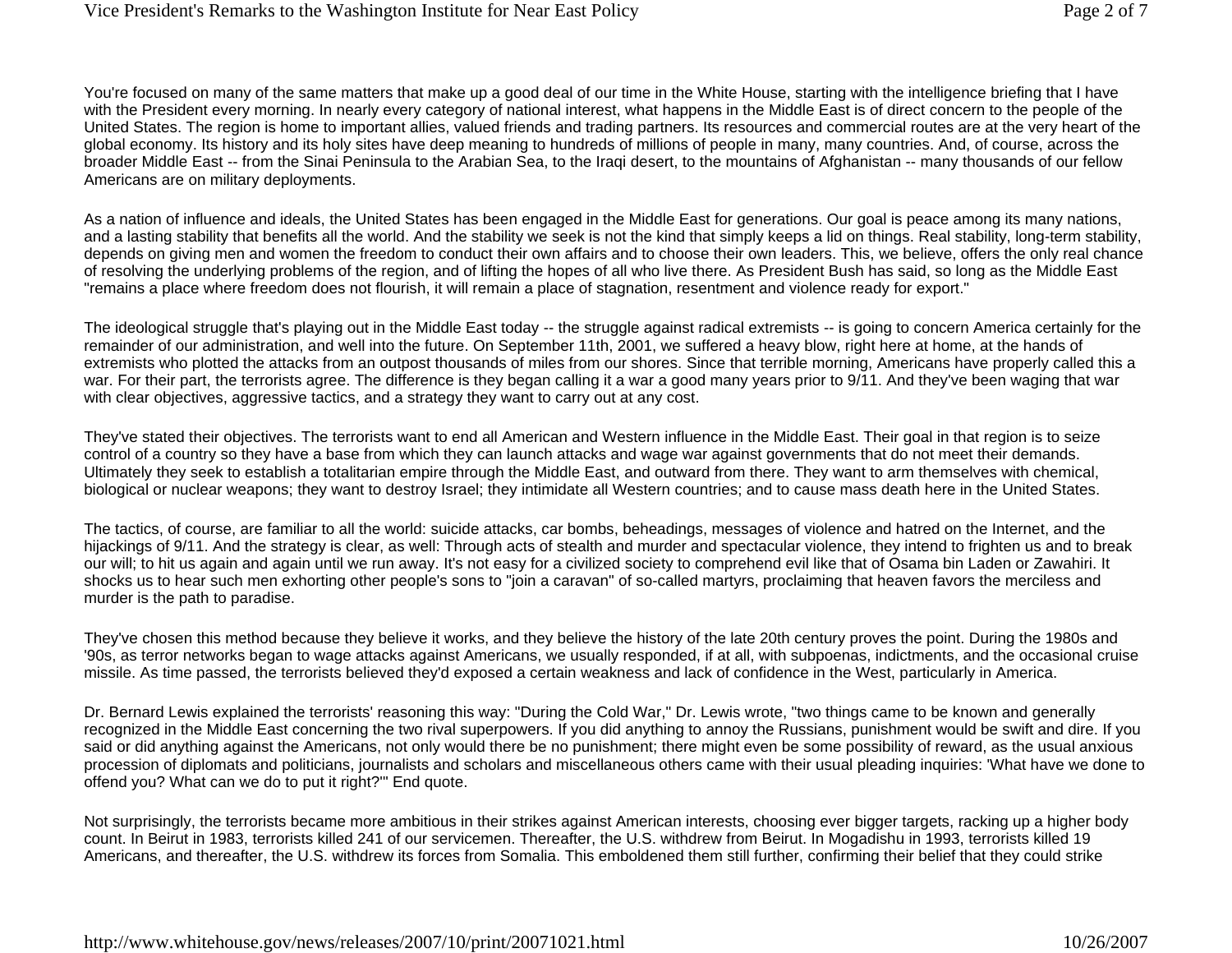America without paying a price, and more than that, they concluded that by violence they could even change American policy.

We had the bombing of the World Trade Center in New York in 1993; the attack on U.S. facilities in Riyadh in 1995; the murder of servicemen at Khobar Towers in 1996; the attack on our embassies in Kenya and Tanzania in 1998; and, of course, the attack on the USS Cole in Yemen in 2000; ultimately, September 11th and the loss of nearly 3,000 lives inside the United States in the space of a few hours.

In a violent world, the safety of distance was suddenly gone. And with grave new dangers directly in view, the strategic situation changed fundamentally. From the morning of 9/11, we have assumed correctly that more strikes would be attempted against us. So we have made enormous changes to harden the target and to better prepare the nation to face this kind of emergency. We've reorganized the government to protect the homeland, and put good people in charge of big responsibilities. One of them is Judge Michael Mukasey, who presided over the trial of the Blind Sheikh and has a profound grasp on the work at hand. Judge Mukasey had his confirmation hearing this past week. He did a superb job. I believe he'll make an outstanding Attorney General.

But we cannot protect the nation, much less win a war, by simply bracing for another attack or by seeking the guilty afterwards. The President made a decision to marshal all the elements of strategic power to confront the extremists, to deny them safe haven, and above all, to deny them the means to wage catastrophic attacks. We've also made clear that in the post-9/11 era, regimes that harbor terror and defy the demands of the civilized world should be held to account before it's too late.

One of the best weapons against terrorism is good intelligence, information that helps us figure out the movements of the enemy: the extent of the network, the location of their cells, the plans they're making, and the methods they use to hit the targets they want to hit. Information of this kind is the hardest to obtain, but it's worth the effort in terms of the plots averted and the lives that are saved. So our government has taken careful but urgent steps to monitor the communications of our enemies and to get information from the ones that are apprehended.

In the days following 9/11, the President authorized the National Security Agency to intercept terrorist-linked international communications that have one end in the United States and the other end overseas. This is the very kind of communication that was going on prior to the attack on America, and the 9/11 Commission was rightly critical of the government's inability to uncover links between terrorists at home and terrorists abroad. It's called connecting the dots, and in times like these, it's critical to protecting the American people.

The program has been falsely referred to as domestic surveillance. It is not domestic surveillance; it is international surveillance. It is limited in scope to surveillance associated with terrorists. It is carefully conducted. The information obtained is used strictly for national security purposes. It's been carried out with the utmost regard for the civil liberties of American citizens. Appropriate members of Congress have been briefed into the program from the very beginning. Indeed, I have personally conducted many of those briefings. This program has, without question, helped to detect and prevent possible terrorist attacks against the United States.

We're also asking Congress to update the Foreign Intelligence Surveillance Act, or FISA. The law was written nearly 30 years ago, before the age of the Internet and disposable cell phones. Some read the law to require that legal protections meant only for people in the United States should now apply to terrorists overseas. That left a huge gap in the kinds of intelligence we could gather. We were missing a lot, so we asked Congress to fix the problem. Congress did the right thing, but they also wrote some fine print into that law. The FISA revisions they approved are set to expire on the first of February, some 103 days from now. We're asking Congress to renew the FISA revisions as soon as possible.

Members of Congress are also well aware that some companies are now facing multi-billion dollar lawsuits merely because they are believed to have assisted in the effort to defend the United States after 9/11. We're asking Congress to grant liability protection to those companies. Without that protection,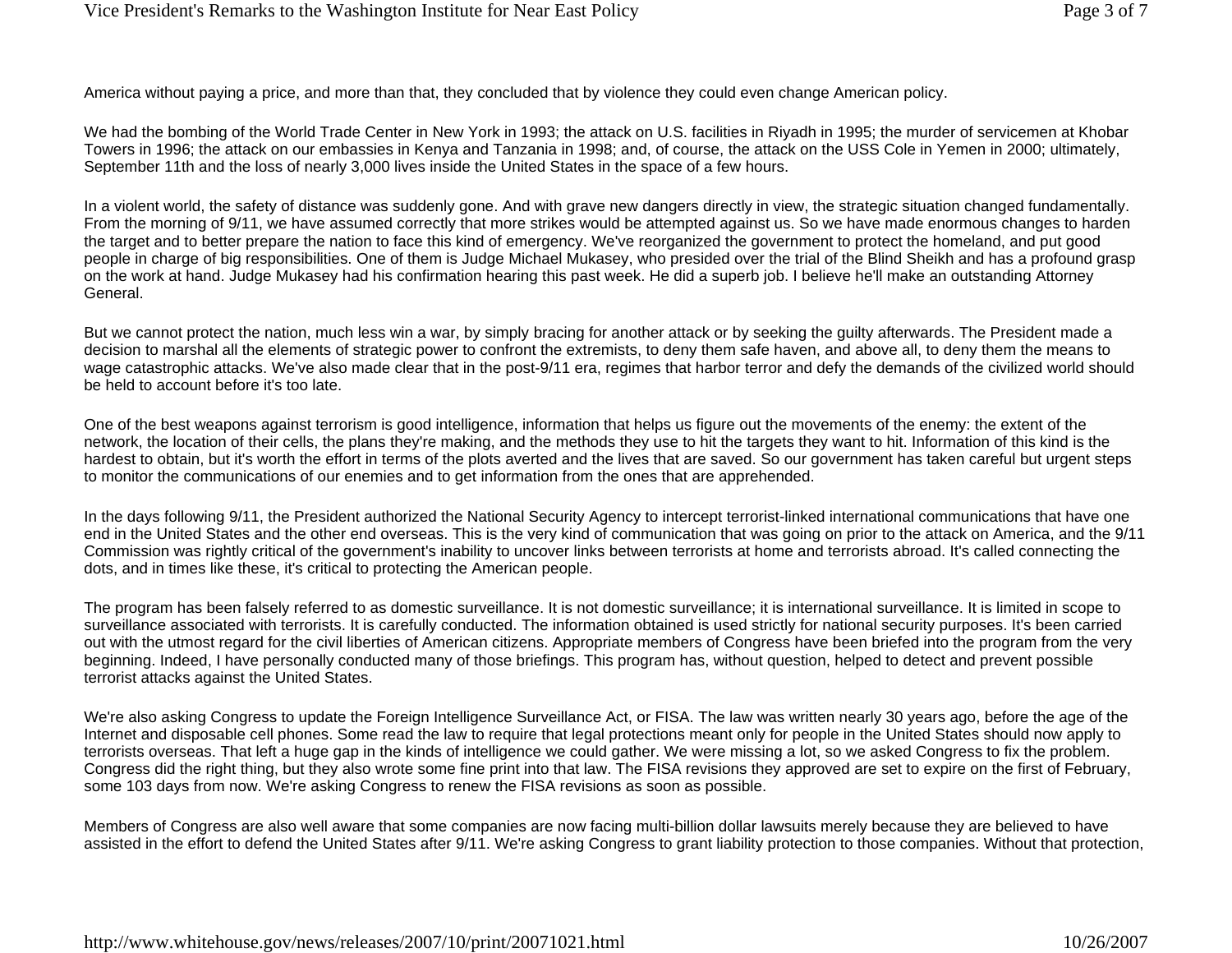the lawsuits carry the risk of laying state secrets in front of our enemy. And that's not a risk we ought to be taking in the middle of a war.

It's worth remembering a few things that the President told Congress and the country in his speech on September 20th, 2001. He said, "The thousands of FBI agents now at work in this investigation may need your cooperation, and I ask you to give it." He asked Americans for patience in a long struggle. And he said the fight against terror would involve not one battle, but a lengthy campaign, including perhaps "dramatic strikes, visible on TV, and covert operations, secret because they're successful -- and secret even in success."

Most everyone understood this when the memory of 9/11 was still fresh. Most everyone understood that it would be a luxury and a fantasy to suppose that we could answer terrorism without going on the offensive against the terrorists themselves. Because we've been focused, because we've refused to let down our guard, we've gone now more than six years without another 9/11. No one can promise that there won't be another attack; the terrorists hit us first and they are hell-bent on doing it again.

We know this because of their public declarations and because of the intelligence we've gathered through monitoring and, yes, through interrogations. There's been a good deal of misinformation about the CIA detainee program, and unfair comments have been made about America's intentions and the conduct of America's intelligence officers. Many of the details are understandably classified. Yet the basic facts are these. A small number of high-value detainees have gone through the program run by the CIA. This is different from Guantanamo Bay, where select captured terrorists are sent and interrogated by the Department of Defense according to the Army Field Manual. The CIA program involves tougher customers and tougher interrogations.

The procedures are designed to be safe, legal, in full compliance with the nation's laws and our treaty obligations. They've been carefully reviewed by the Department of Justice. The program is run by highly trained professionals who understand their obligations under the law. And the program has uncovered a wealth of information that has foiled specific attacks, information that has on numerous occasions made the difference between life and death.

The United States is a country that takes human rights seriously. We do not torture. We're proud of our country and what it stands for. We expect all who serve America to conduct themselves with honor. And we enforce the rules. Several years ago, when abuses were committed at Abu Ghraib -- a facility having nothing to do with the high-value detainee program -- when those abuses came to light, Americans were mortified and rightly outraged. The wrongdoers were arrested, prosecuted and punished, as justice demanded. America is a fair and decent country, and President Bush has made it clear, both publicly and privately, that our duty to uphold the laws and standards of this nation admits no exceptions in wartime. As he put it, "We are in a fight for our principles, and our first responsibility is to live by them."

The war on terror is, after all, more than a contest of arms and more than a test of will. It is also a battle of ideas. To prevail in the long run, we have to remove the conditions that inspire such blind, prideful hatred that drove 19 men to get onto airliners to come kill us. Many have noted that we're in a struggle for the "hearts and minds" of people in a troubled region of the world. That is true and it should give us confidence. Outside a small and cruel circle, it's hard to imagine anybody being won over, intellectually or emotionally, by random violence, the beheading of bound men, children's television programs that exalt suicide bombing, and the desecration of mosques. The extremists in the Middle East are not really trying to win hearts and minds, but to paralyze them, to seize power by force, to keep power by intimidation, and to build an empire of fear.

We offer a nobler alternative. We know from history that when people live in freedom, have their rights respected and have real hope for the future, they will not be drawn in by ideologies that stir up hatreds and incite violence. We know, as well, that when men and women are given the chance, most by far will choose to live in freedom. That's the cause we serve today in Afghanistan and Iraq -- helping the peoples of those two nations to achieve security, peace, and the right to chart their own destiny. Both peoples face attack from violent extremists who want to end democratic progress and pull them back toward tyranny. We are helping them fight back because it's the right thing to do, and because the outcome is important to our own long-term security.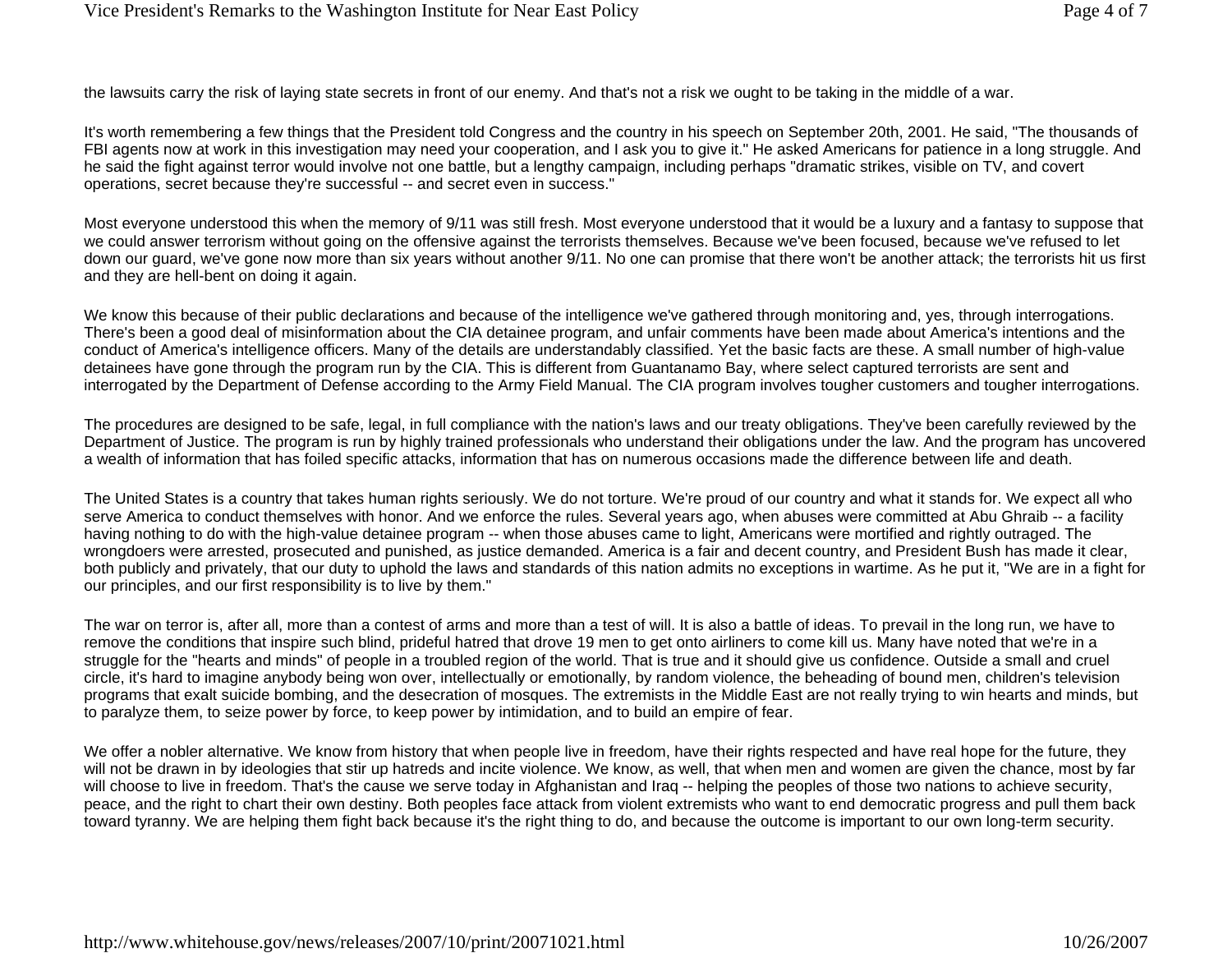When historians look back on the especially difficult struggle in Iraq, I think they'll regard recent events in Anbar province to have been deeply significant to the broader effort. Local residents and tribal leaders, Sunni Muslims, are rising up against al Qaeda, sick of the violence and repulsed by the mindless brutality of al Qaeda. Proud of their local traditions and culture, and serious about their Islamic faith, the people of Anbar now see al Qaeda as the enemy, and they've worked with Iraq and American forces to drive the terrorists from their cities. It's still dangerous in the province. The terrorists recently killed one of the sheikhs who had been a leader in the fight against al Qaeda. But that fight goes on, and America's support will not waver.

Our new offensive strategy in Iraq -- led by General Petraeus and Ambassador Crocker and backed up by a surge in forces -- is producing good results. Even though we have more troops carrying out perilous missions, our casualty rates are down. Many al Qaeda sanctuaries have been wiped out. Our military has seized the initiative, and conditions in the country are getting better.

President Bush has made clear that America's word is good, and our nation will do its part to keep Iraq on the road of freedom, security and progress. And we expect Iraq's national government to press much harder in the work of national reconciliation to match the kind of cooperation now taking place at local and provincial levels. We'll continue, as well, our intensive effort to train Iraqi security forces so that over time Iraqis can take the lead in protecting their own people. Progress has been uneven at times and the National Police especially need improvement. But Iraq's army is becoming more capable. And because there's now a greater degree of cooperation from local populations, Iraqi forces are better able to keep the peace in areas that have been cleared of extremists.

We have no illusions about the road ahead. As Fouad Ajami said recently, Iraq is not yet "a country at peace, and all its furies have not burned out, but a measure of order has begun to stick on the ground." Iraq won't become a perfect democracy overnight, but success will have an enormous positive impact on the future of the Middle East, and will have a direct effect on our own security, as well. The only illusion to guard against is the notion that we don't have to care about what happens in that part of the world, or to think that when we took down Saddam Hussein our job was done.

America has no intention of abandoning our friends, of permitting the overthrow of a democracy, and allowing a country of 170,000 square miles to become a staging area for further attacks against us. (Applause.) Tyranny in Iraq was worth defeating, and democracy in Iraq is worth defending. We're going to complete the mission so that another generation of Americans doesn't have to go back and do it again.

Success in Iraq will confirm our good intentions in the Middle East more than words alone ever could. Especially in a region of such great strategic importance and so many dashed hopes, commitments are credible only if they're backed up by deeds. The United States, and certainly this administration, has shown a willingness not just to proclaim great objectives, but to work and sacrifice to achieve them.

George W. Bush is the first President to call for a two-state solution, with Israel and Palestine living side by side in peace and security. He has announced a meeting to be held in Annapolis later this year to review the progress towards building Palestinian institutions, to seek innovative ways to support further reform, to provide diplomatic support to the parties, so that we can move forward on the path to a Palestinian state. Secretary Rice just made her most recent journey to the Middle East to lay the groundwork to support movement toward the establishment of such a state.

We are, of course, hopeful and greatly concerned about the future of Lebanon, which will elect a president in coming weeks. The United States supports the democratic aspirations of the Lebanese people, and we have done so through difficult years of the Cedar Revolution. Lebanon has shaken off years of Syrian occupation, and many courageous democracy advocates have stepped forward at great personal risk. Through bribery and intimidation, Syria and its agents are attempting to prevent the democratic majority in Lebanon from electing a truly independent president.

Lebanon has the right to conduct the upcoming elections free of any foreign interference. The United States will work with free Lebanon's other friends and allies to preserve Lebanon's hard-won independence, and to defeat the forces of extremism and terror that threaten not only that region, but U.S. countries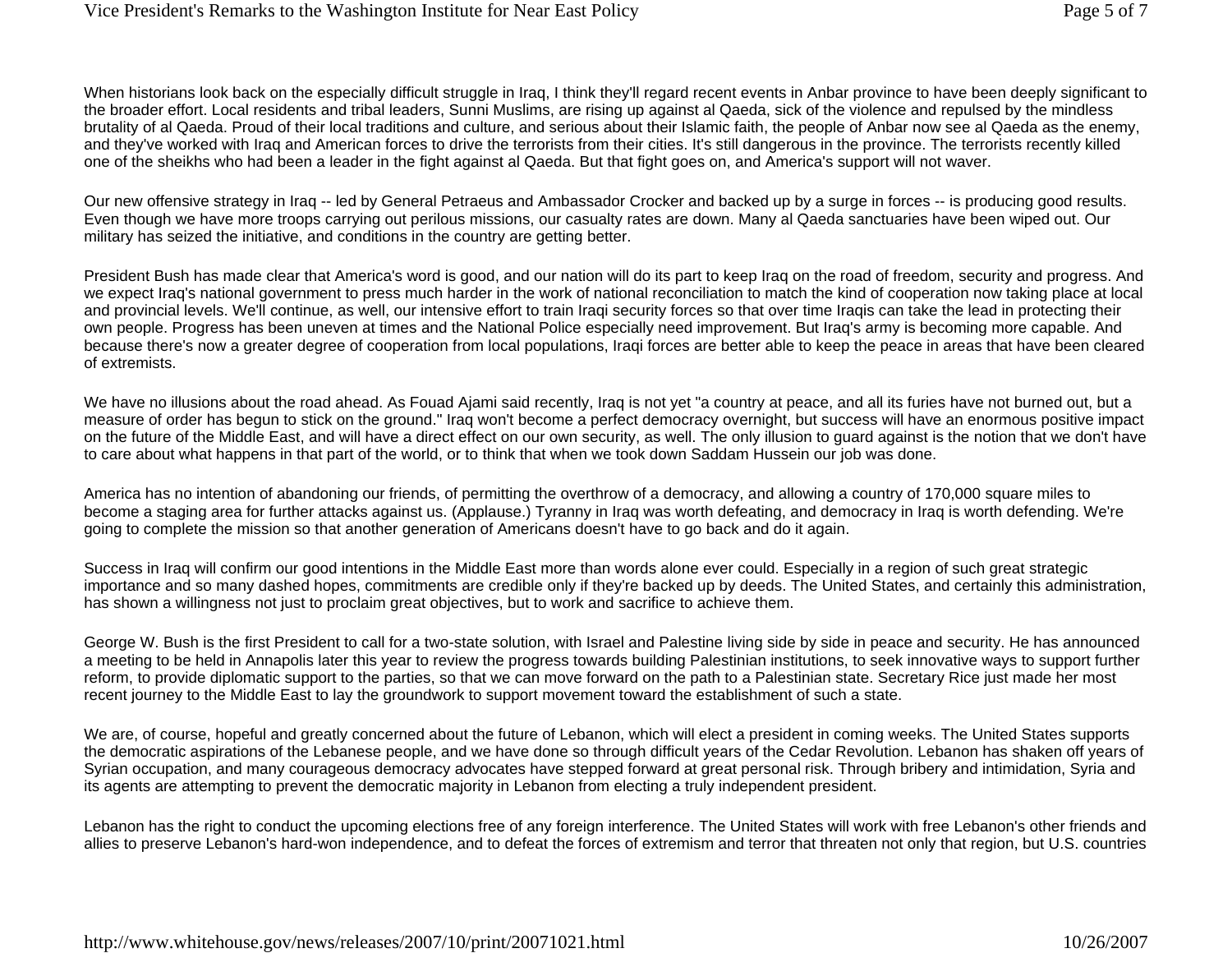[sic] across the wider region.

Across the Middle East, further progress will depend on responsible conduct by regional governments; respect for the sovereignty of neighbors; compliance with international agreements; peaceful words, and peaceful actions. And if you apply all these measures, it becomes immediately clear that the government of Iran falls far short, and is a growing obstacle to peace in the Middle East.

Given the recent appearance by the Iranian President in New York City, no one can fail to understand the nature of the regime this man represents. He has called repeatedly for the destruction of Israel; has spoken of his yearning for a world without the United States. Under their current rulers, the people of Iran live in a climate of fear and intimidation, with secret police, arbitrary detentions, and a hint of violence in the air. In the space of a generation, the regime has solidified its grip on the country and grown ever more arrogant and brutal toward the Iranian people. Journalists are intimidated. Religious minorities are persecuted. A good many dissidents and freedom advocates have been murdered, or have simply disappeared. Visiting scholars who've done nothing wrong have been seized and jailed.

This same regime that approved of hostage-taking in 1979, that attacked Saudi and Kuwaiti shipping in the 1980s, that incited suicide bombings and jihadism in the 1990s and beyond, is now the world's most active state sponsor of terror. As to its next-door neighbor, Iraq, the Iranian government claims to be a friend that supports regional stability. In fact, it is a force for the opposite. As General Petraeus has noted, Iran's Quds Force is trying to set up a "Hezbollah-like force to serve its interests and to fight a proxy war against the Iraqi state and coalition forces in Iraq." At the same time, Iran is "responsible for providing the weapons, the training, the funding and, in some cases, the direction for operations that have indeed killed U.S. soldiers."

Operating largely in the shadows, Iran attempts to hide its hands through the use of militants who target and kill coalition and Iraqi security forces. Iran's real agenda appears to include promoting violence against the coalition. Fearful of a strong, independent, Arab Shia community emerging in Iraq, one that seeks religious guidance not in Qom, Iran, but from traditional sources of Shia authority in Najaf and Karbala, the Iranian regime also aims to keep Iraq in a state of weakness that prevents Baghdad from presenting a threat to Tehran.

Perhaps the greatest strategic threat that Iraq's Shiites face today in -- is -- in consolidating their rightful role in Iraq's new democracy is the subversive activities of the Iranian regime. The Quds Force, a branch of Iran's Islamic Revolutionary Guard Corps, is the defender of the theocracy. The regime has used the Quds Force to provide weapons, money, and training to terrorists and Islamic militant groups abroad, including Hamas; Palestinian Islamic Jihad; militants in the Balkans; the Taliban and other anti-Afghanistan militants; and Hezbollah terrorists trying to destabilize Lebanon's democratic government.

The Iranian regime's efforts to destabilize the Middle East and to gain hegemonic power is a matter of record. And now, of course, we have the inescapable reality of Iran's nuclear program; a program they claim is strictly for energy purposes, but which they have worked hard to conceal; a program carried out in complete defiance of the international community and resolutions of the U.N. Security Council. Iran is pursuing technology that could be used to develop nuclear weapons. The world knows this. The Security Council has twice imposed sanctions on Iran and called on the regime to cease enriching uranium. Yet the regime continues to do so, and continues to practice delay and deception in an obvious attempt to buy time.

Given the nature of Iran's rulers, the declarations of the Iranian President, and the trouble the regime is causing throughout the region -- including direct involvement in the killing of Americans -- our country and the entire international community cannot stand by as a terror-supporting state fulfills its most aggressive ambitions. (Applause.)

The Iranian regime needs to know that if it stays on its present course, the international community is prepared to impose serious consequences. The United States joins other nations in sending a clear message: We will not allow Iran to have a nuclear weapon. (Applause.)